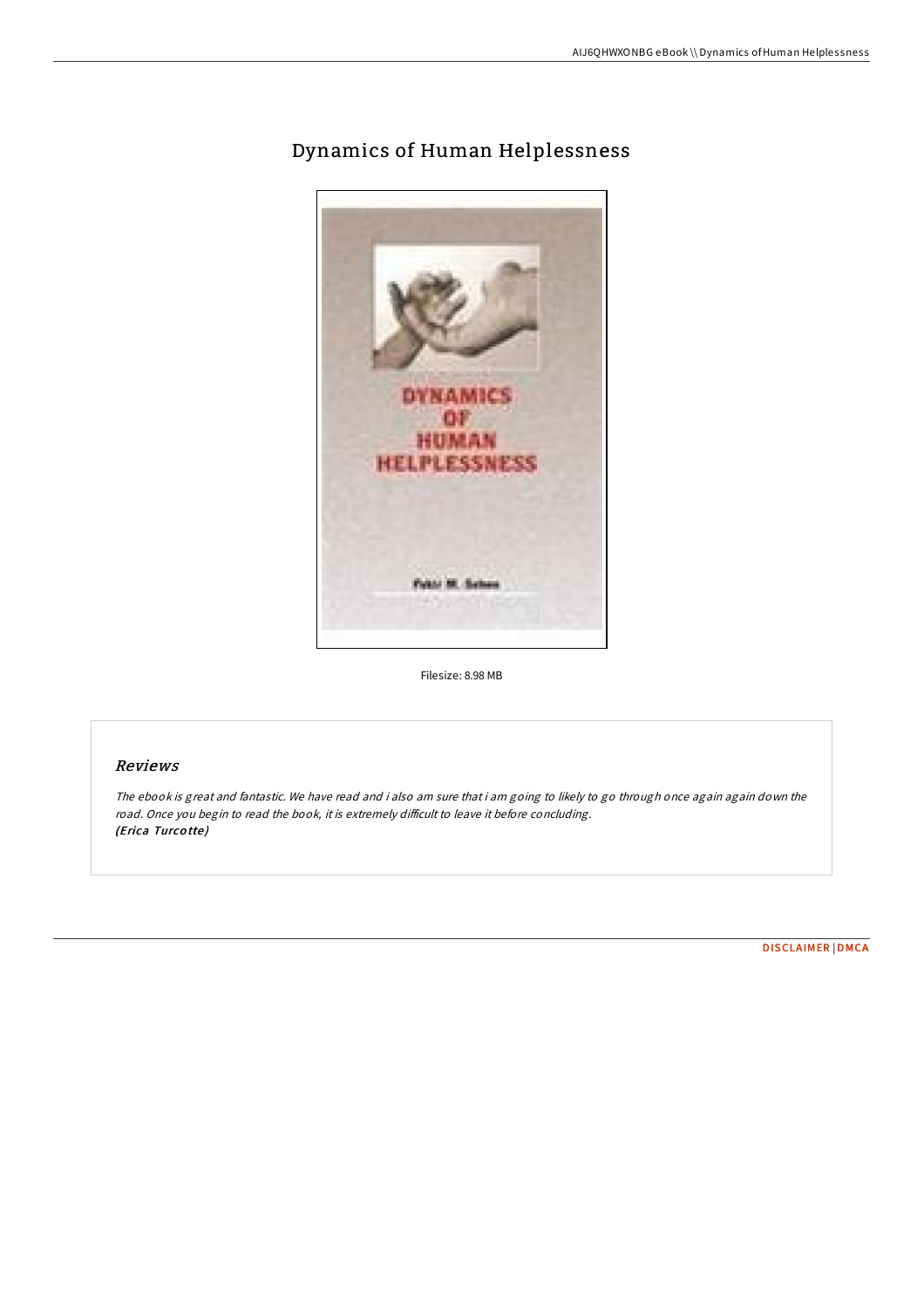## DYNAMICS OF HUMAN HELPLESSNESS



Concept Publishing Company Pvt. Ltd., 2002. Hardcover. Book Condition: New. The monograph Dynamics of Human Helplessness is addressed to the psychosocial explication of a culturally pervasive phenomenon of passivity. The book traces the evolution of the construct beginning from the laboratory-oriented experimental analogue to its present complex forms of manifestation. The operationalization of the construct is presented and its current conceptualization is discussed. Specific attention is given to delineate the origin of helplessness. In this context, the role of early contingency, parental expectancy, attitude and rearing strategies, and attribution training are discussed. Empirical studies are indicated to document the evidence. In addition, a brief description of the experiential antecedents such as performance feedback, peer influence and school socialization is given to further clarify the origin of helplessness. In order to deal with the conceptual network, the relationship of the construct of helplessness with other concepts such as self-efficacy and control beliefs is delineated. The application domains such as depression, disease susceptibility, academic impairment, work inefficiency and mental health problems are elaborated. Finally, the strategies to combat helplessness are illustrated and directions for future research are outlined. In sum, the book presents the dynamics of a universal phenomenon with its culturally-relevant parameters. Printed Pages: 196.

Read [Dynamics](http://almighty24.tech/dynamics-of-human-helplessness.html) of Human Helplessness Online  $\blacksquare$ Download PDF [Dynamics](http://almighty24.tech/dynamics-of-human-helplessness.html) of Human Helplessness